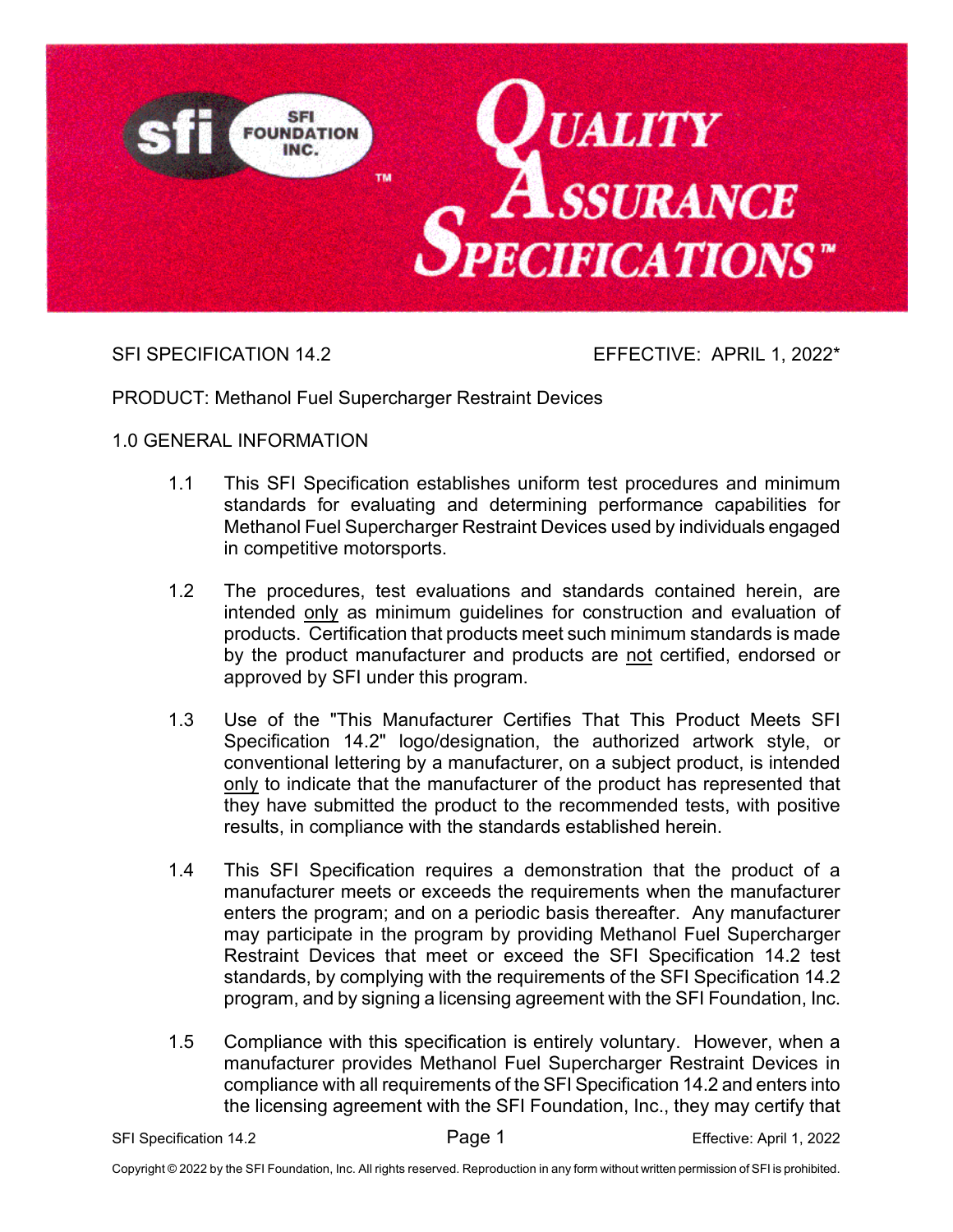compliance with such standards is in accordance with the guidelines established herein.

- 1.6 Manufacturers wishing to participate in the program, in addition to the other requirements of this specification, must label each of their products with the manufacturer's name, trademark or symbol as well as the date of manufacture of the product.
- 1.7 No manufacturer may display the SFI logo/designation on their product unless the manufacturer has signed a licensing agreement with SFI and has successfully complied with all the requirements of this specification and the self-certification program.

#### 2.0 DEFINITIONS

- 2.1 Methanol Fuel Supercharger Restraint Devices are used to constrain the supercharger and injector in the event of separation from the engine due to an explosion.
- 2.2 Vehicles requiring the use of this specification shall be powered with engines using high performance racing fuel.
- 2.3 Methanol Fuel Supercharger Restraint Devices shall be inspected every two years by the manufacturer for recertification. If the constraining straps are sensitive to ultraviolet light, they shall be replaced at that time.
- 2.4 Any restraint device pertaining to this specification shall remain as constructed by the original manufacturer and not modified.

#### 3.0 CONSTRUCTION

### 3.1 TYPES

### 3.1.1 GIRDLE

This type shall be a girdle that employs a spacer plate between the injector body and the supercharger case. The spacer plate shall be made of a material with a minimum elongation of 12 percent. This spacer shall have a minimum of five individual attachment points for the supercharger straps (one at each corner and one at the rear). The girdle shall secure the supercharger with straps from the mounting points on the spacer plate to at least five mounting points on the engine. The spacer plate shall also have two attachment points for the injector strap (one on each side, mid-length). The injector strap shall secure the injector by attachment across the top.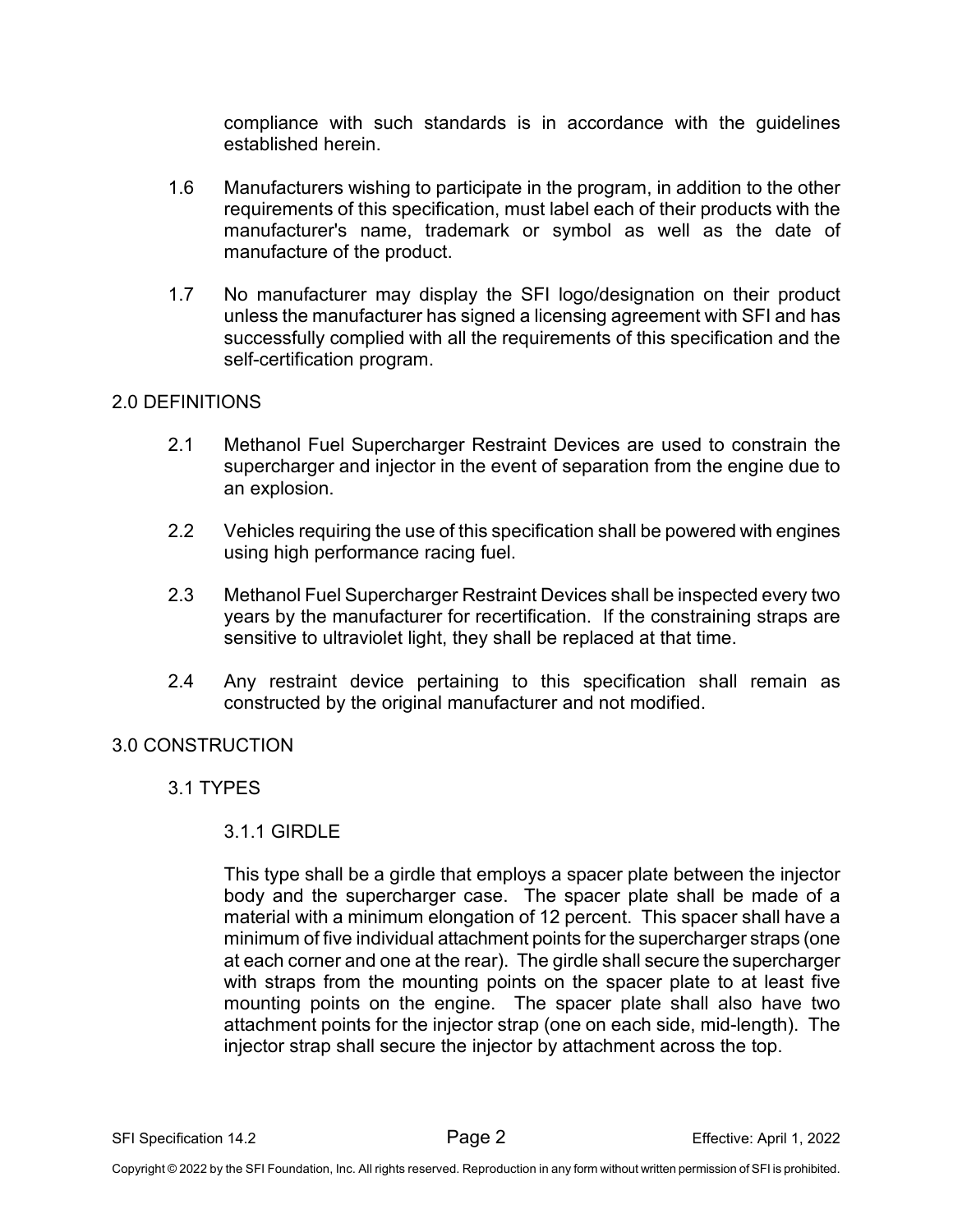## 3.1.2 BAG

A bag type shall consist of a ballistic blanket formed into a sack which covers the injector and supercharger completely. A minimum of five straps shall be attached to the sack (one on each corner and one on the rear) to five mounting points on the engine.

#### 3.2 CONSTRAINING STRAPS

Constraining straps shall be made of a material with a minimum elongation of 20 percent of its length. If the strap material used is subject to fire damage, it shall have a material sheath completely covering the exposed straps which the manufacturer represents to be fire retardant.

#### 3.3 HEADER BRACKET

The header bracket for each supercharger strap must be attached by a minimum of two 0.375 inch studs (SAE Grade 5 or Class 9.8). The strap attachments can also be a one piece flange running the full length of the header. Any welding of the bracket to the exhaust header is not acceptable.

#### 3.4 BALLISTIC MATERIAL

The ballistic material shall cover 90 percent of each side and rear of the complete supercharger housing (inclusive) and be permanently secured on each end and the rear. If the straps support the ballistic material, their location must constrain the edges.

#### 4.0 MODEL CLASSIFICATION

Any variation of the original design, i.e. spacer plate, straps or mounting method is considered a model change.

### 5.0 TESTING

### 5.1 TENSILE STRENGTH

### 5.1.1 SAMPLES

Test samples shall be fully processed new restraint devices which are representative of restraint devices currently produced or to be produced. All necessary mounting hardware along with mounting instructions shall be supplied with the restraint device.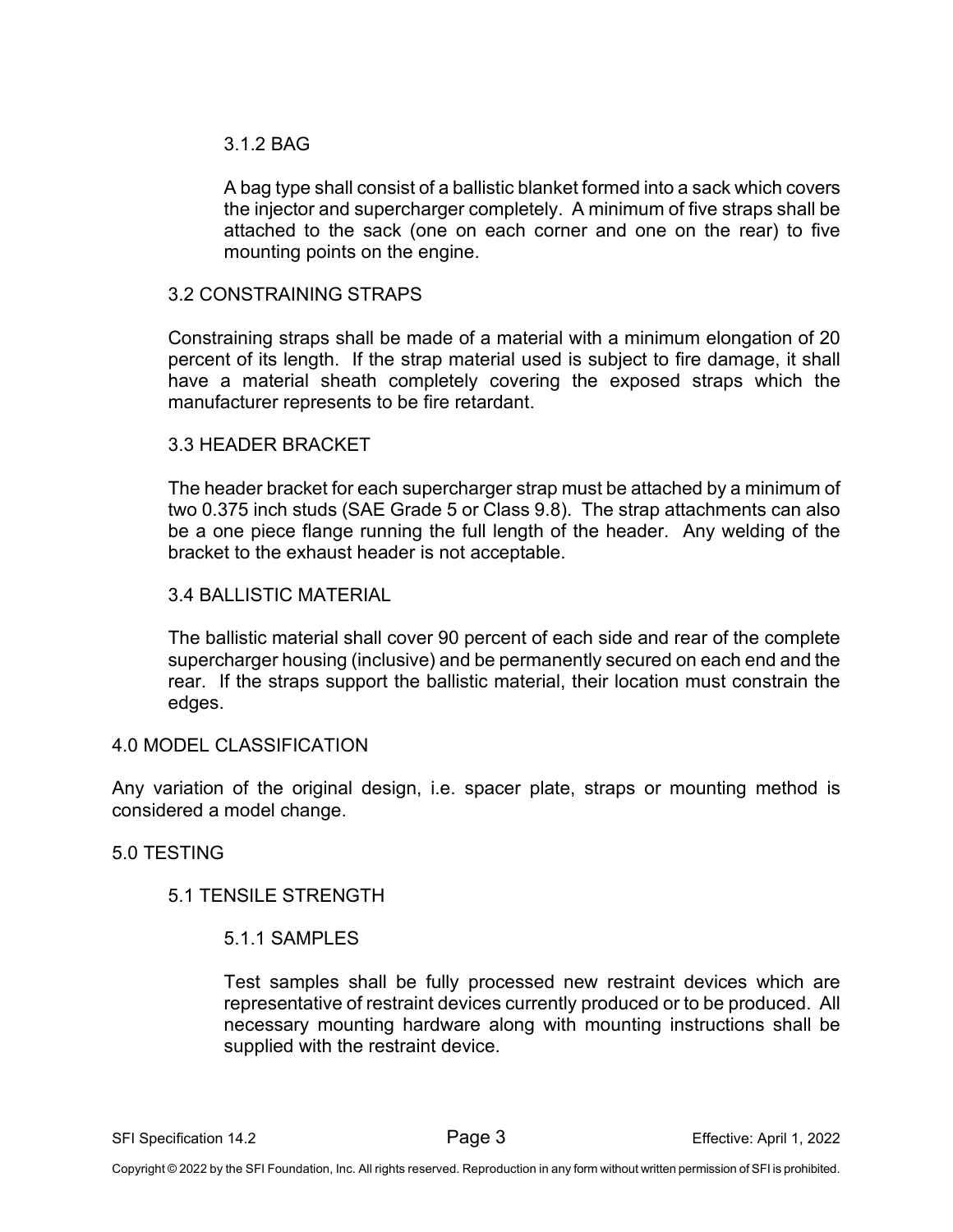# 5.1.2 APPARATUS

# A. TEST MACHINE

The test machine must be capable of applying a minimum tensile load of 31,000 pounds {lb}(14,060kg) with an excursion travel of four to ten inches per minute {ipm}(10.2-25.4cm/min), and must have adequate instrumentation to verify the test load. The test machine must also be in calibration and traceable to the National Bureau of Standards.

# B. FIXTURE

The test fixture must duplicate the mounting method of the supercharger restraint device and be capable of withstanding the applied load.

# 5.1.3 PROCEDURES

# A. GIRDLE TYPE AND BAG TYPE

- 1. The supercharger restraint device shall be mounted to the test fixture per manufacturer's instructions with the supplied attachment hardware.
- 2. The test fixture shall be installed into the test machine.
- 3. Using an excursion rate between four and ten ipm (10.2-25.4cm/min), apply an increasing load to the restraint device. Continue until a load of 31,000lb (14,060kg) is applied. Hold at that level for ten seconds, then release the load.

# B. GIRDLE TYPE ONLY

- 1. In each head of the test machine, mount one end of the injector strap. If the strap has a buckle and/or adjustment hardware, connect and adjust per manufacturer's instructions. The strap, strap hardware and heads shall be in axial alignment.
- 2. Using an excursion rate between four and ten ipm, (10.2-25.4cm/min) apply an increasing load to the injector strap. Continue until a load of 2,500lb (1134kg) is applied. Hold at that level for ten seconds, then release the load.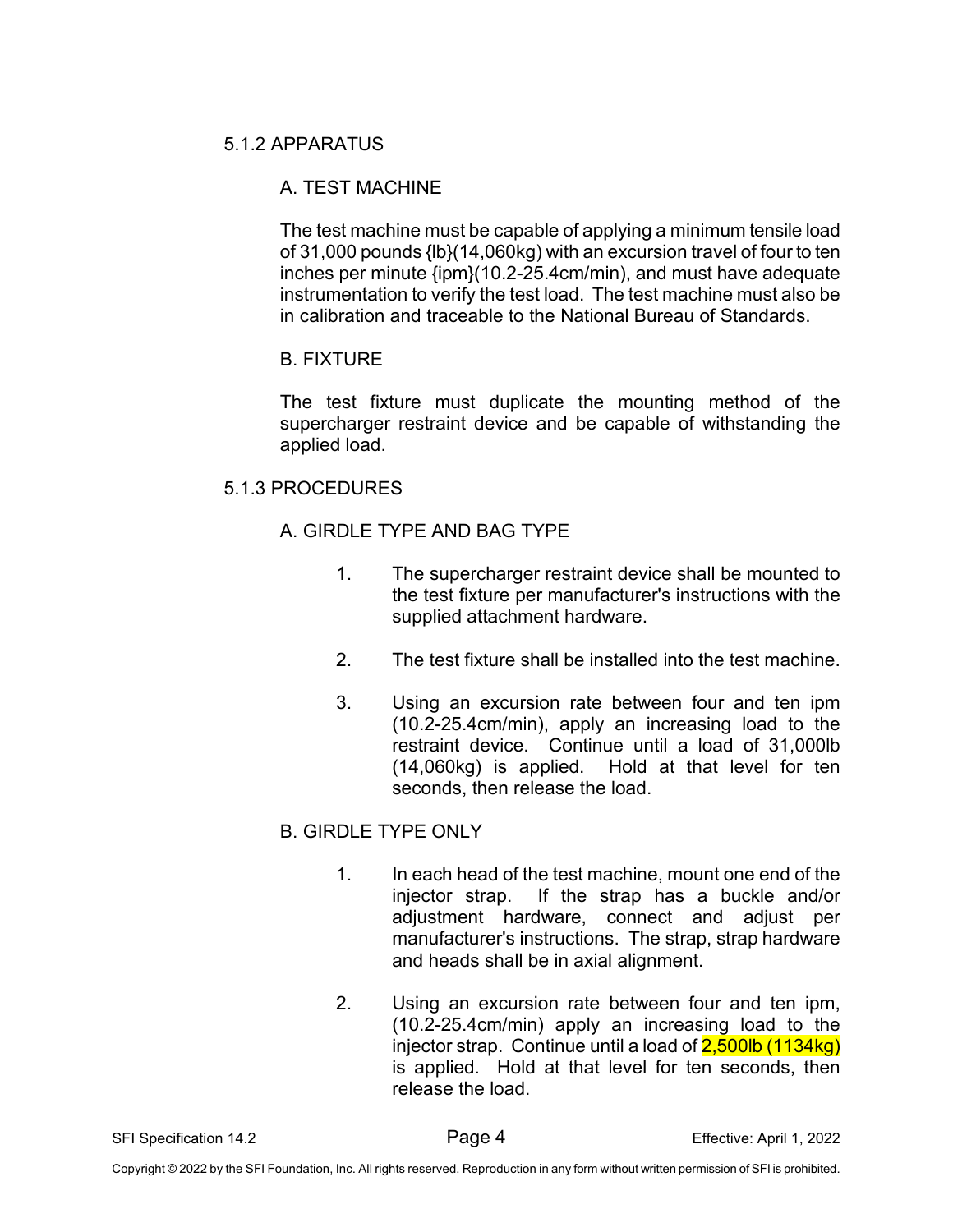## 5.2 PENETRATION RESISTANCE

This test is based on Military Standard 662D, "Ballistic Test for Armor" (MIL-STD-662D).

#### 5.2.1 SAMPLES

One sample, 11 by 14  $+1$  inch (27.9 by 35.6  $+2.5$  centimeters) shall be supplied. The sample shall have the identical layer fabric, layer order and construction, thread and stitch composition, and overall assembly as that of the ballistic material that is being evaluated.

#### 5.2.2 APPARATUS

As per MIL-STD-662D.

### A. PROJECTILE

Caliber .22 - Type 2, fragment simulators conforming to MIL-P-46593A shall be used.

#### 5.2.3 PROCEDURES

The sample shall be testing in accordance with MIL-STD-662D for the Ballistic Limit,  $V_{50}$  BL (P). The maximum velocity span shall be 150 feet per second {fps} (46 meters per second {mps}).

### 5.2.4 INTERPRET RESULTS

The  $V_{50}$  BL (P) shall be calculated by taking the arithmetic mean of the two highest partial, and the two lowest complete, penetration impact velocities within the allowable velocity span.

#### 6.0 PROOF OF COMPLIANCE

Methanol Fuel Supercharger Restraint Device manufacturers are required to provide the following information to enroll in this program:

#### 6.1 TEST RESULTS

Test results shall be documented in a test report.

#### 6.1.1 TENSILE STRENGTH

The girdle type must pass both tensile strength tests to be acceptable.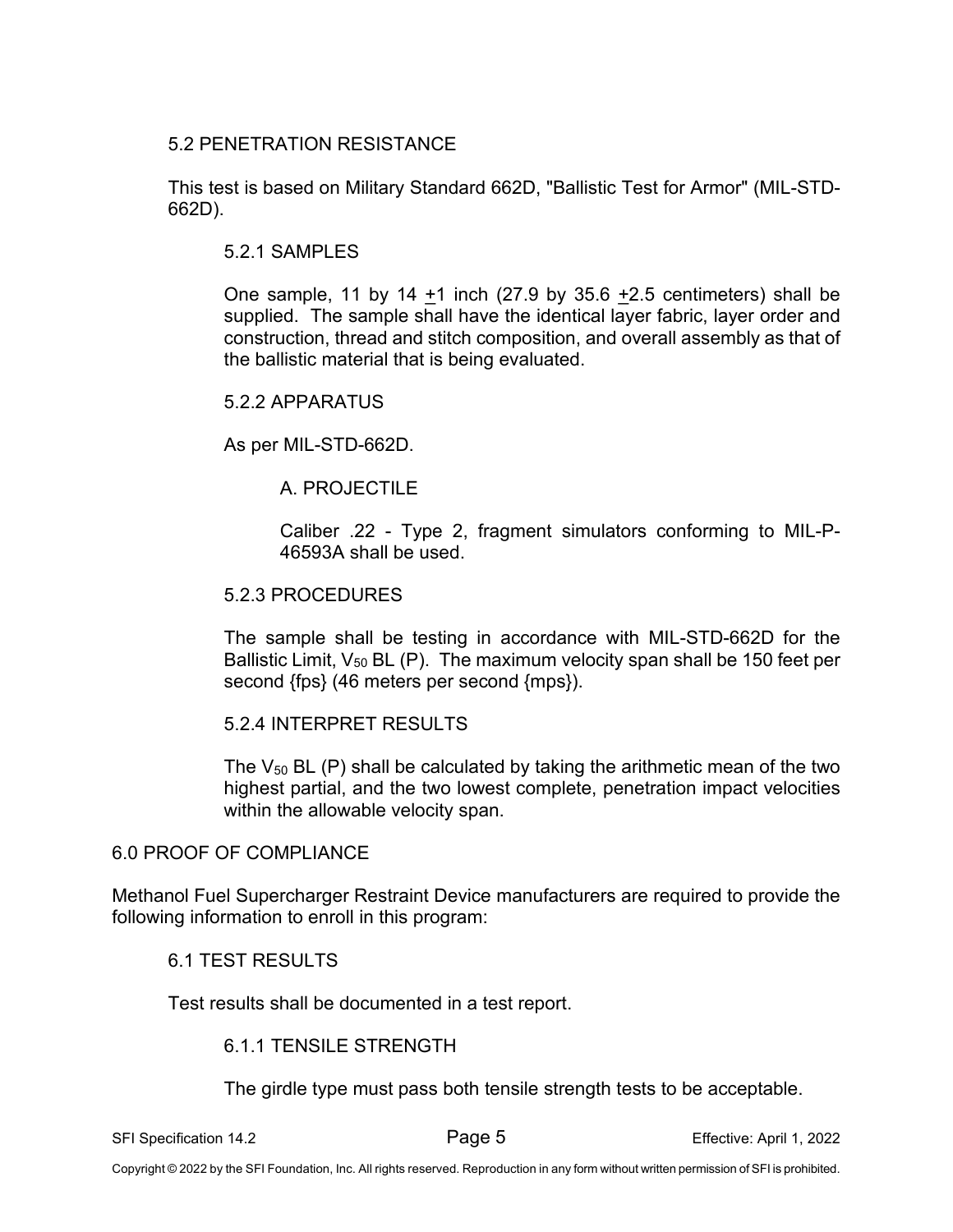# A. GIRDLE TYPE AND BAG TYPE

The restraint device shall pass the tensile strength test if it is able to maintain the test load for ten seconds.

# B. GIRDLE TYPE ONLY

The injector strap shall pass the tensile strength test if it is able to maintain the test load for ten seconds.

# 6.2.1 PENETRATION RESISTANCE

The ballistic resistance of the sample shall be greater than or equal to a  $V_{50}$ BL(P) of 1385 fps (422 mps).

# 7.0 TEST REPORTS

A separate test report, or set of test reports if required, shall be submitted for each product model. If more than one test facility is required to complete all necessary tests, then a separate test report shall be submitted from each one. The test facility shall assign a unique number to each test report. This number and the report date shall appear on each page. Each test report shall include:

# 7.1 RELEVANT INFORMATION

- 7.1.1 Manufacturer's name, contact name, address and telephone number.
- 7.1.2 Name, address and telephone number of the test facility.
- 7.1.3 Name and signature of the responsible test supervisor.
- 7.1.4 The actual date of the test.
- 7.1.5 Specification number and effective date.
- 7.1.6 Product name, description and model designation.
- 7.1.7 Photographs of the submitted assembly, pre and post-test photographs of submitted ballistic samples.

### 7.2 TESTS

Each test conducted shall be listed showing the test name, apparatus used, procedure used and test results obtained along with any other appropriate information.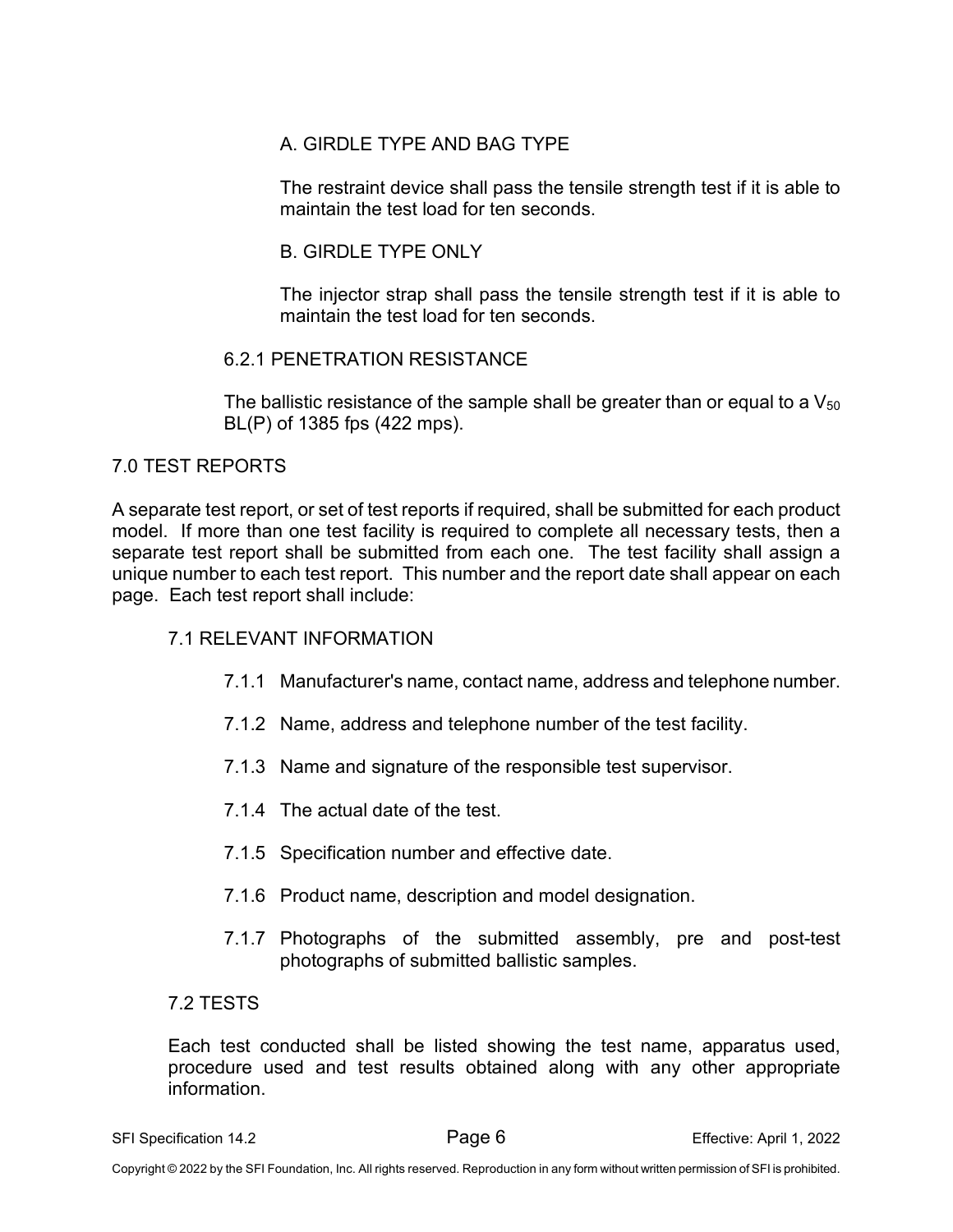# 7.3 AUTHENTICATION

Test reports shall be authenticated and stamped by a Professional Engineer who is registered in the state in which the testing is conducted. If necessary, SFI may allow an equivalent entity to provide authentication.

# 8.0 INITIAL DESIGN VALIDATION

To receive initial recognition from SFI as a participant in the SFI Specification 14.2 Program, the manufacturer must submit to SFI all information delineated in the Proof of Compliance section. This information shall be provided for each Methanol Fuel Supercharger Restraint Device model offered by the applicant that is to be included in the program. Any change in design, materials and/or methods of manufacturing not specifically excluded is considered a model change and, therefore, requires initial design validation.

# 9.0 PERIODIC REVALIDATION

Test reports with successful test results must be submitted to SFI at least once every 24 month period following the date of the initial design validation test for each model of Methanol Fuel Supercharger Restraint Device manufactured by the participant. If multiple test reports are required to obtain all test results, then the earliest test date shall be used to determine when the periodic revalidation reports are due. Also, SFI shall retain the option to conduct random audit reviews. SFI shall purchase the product on a commercial basis and test for compliance to the specification. The submitting manufacturer shall reimburse SFI for all audit costs.

# 10.0 CERTIFICATION OF COMPLIANCE

Upon demonstration of successful compliance with all the requirements of the specification and the self-certification program and upon entering the licensing agreement with SFI, the manufacturer may advertise, present and offer the Methanol Fuel Supercharger Restraint Devices for sale with the representation that their product meets the SFI Specification 14.2. Continuing certification is contingent upon the following additional considerations: (1) the product shall be resubmitted for testing following any change in design, materials and/or methods of manufacturing not specifically excluded, and (2) periodic revalidation test reports are submitted when due to SFI.

### 11.0 CONFORMANCE LABELS

The conformance label is a patch. A patch shall be attached to the bag and to each strap facing outward. The month and year of manufacturer shall appear on each patch.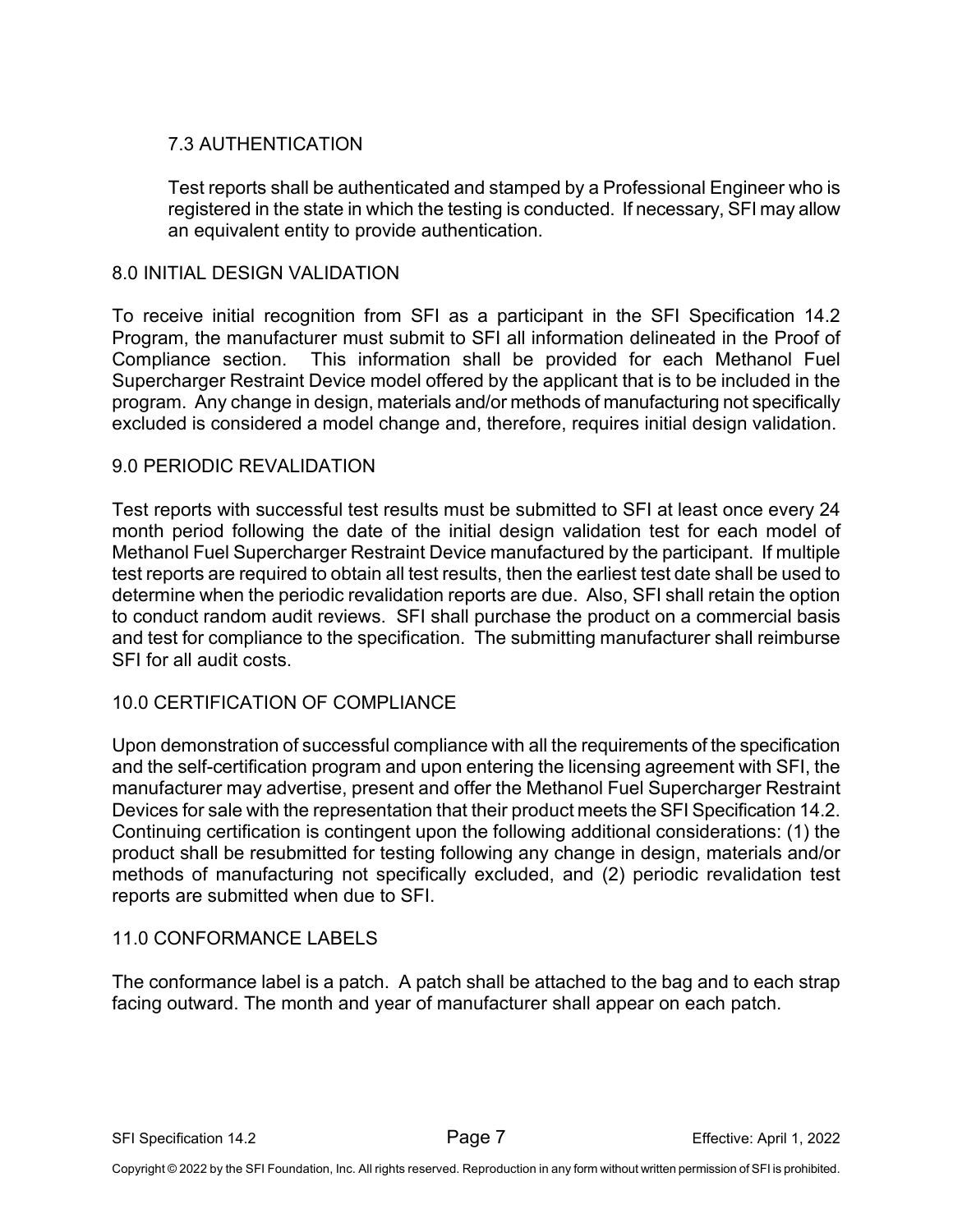# 12.0 DECERTIFICATION

Participating manufacturers are subject to decertification when not in compliance with the requirements of this program or when their products are not in compliance with the requirements of this specification. Decertification will provide SFI the right to effect any and all remedies which are available to SFI in the licensing agreement.

#### 13.0 APPEAL PROCEDURE

In the event of decertification, the manufacturer is entitled to an appeal of the decision of SFI. Requests for appeal must be received by SFI no later than thirty days following receipt of the notice of decertification. Appeals of such decisions will be heard at the next meeting of the Board of Directors of SFI.

### 14.0 STATEMENT OF LIMITATIONS

Testing procedures and/or standards contained in this specification are intended for use only as a guide in determining compliance with the minimum performance requirements as defined herein. The granting and assignment of the "This Manufacturer Certifies That This Product Meets SFI Specification 14.2" logo/designation is in no way an endorsement or certification of product performance or reliability by SFI. SFI, its officers, directors and/or members assume no responsibility, legal or otherwise, for failure or malfunctions of a product under this program.

#### 15.0 COSTS

All costs involved in this program will be absorbed by the submitting manufacturer.